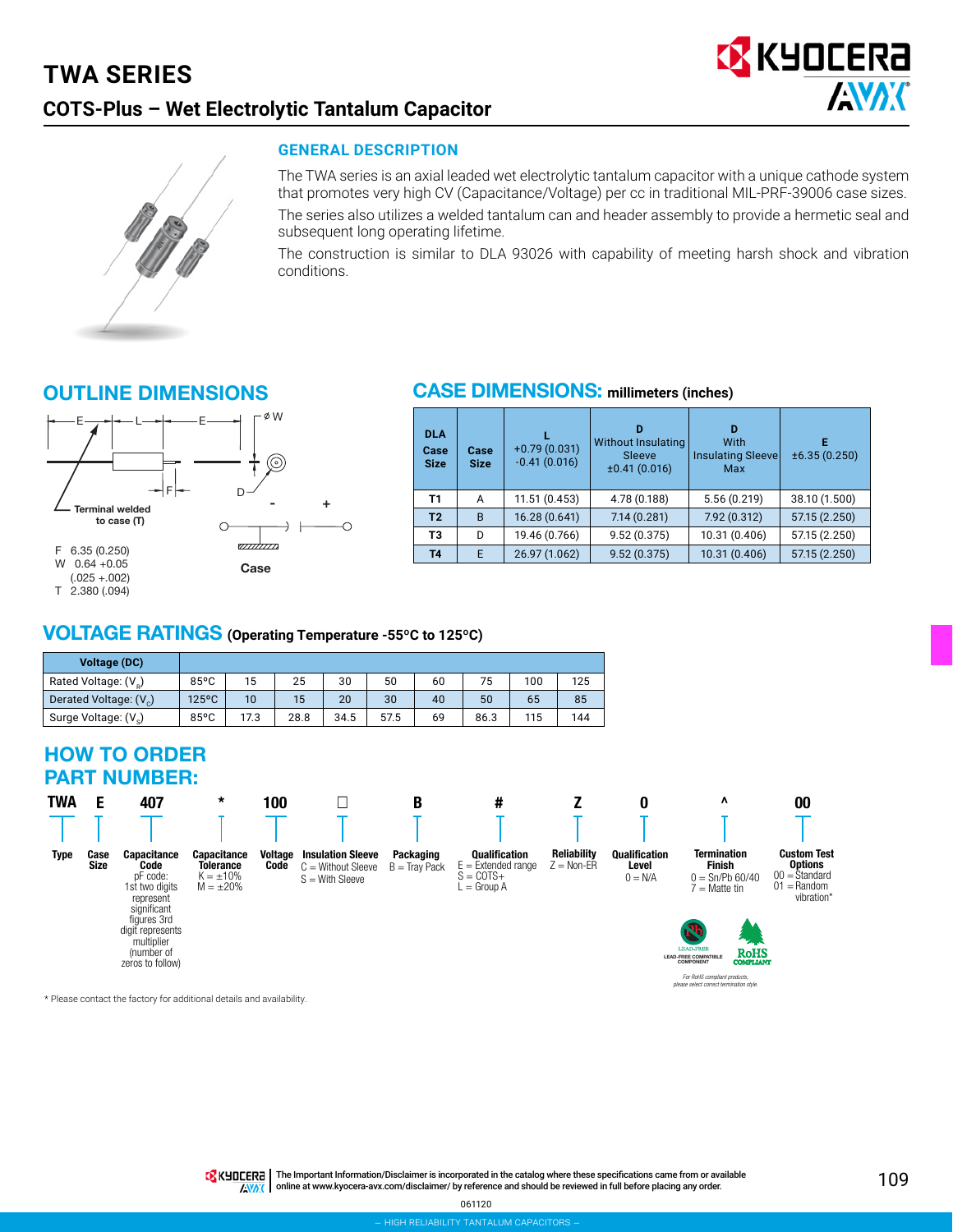# **TWA SERIES COTS-Plus – Wet Electrolytic Tantalum Capacitor**

#### RIPPLE CURRENT MULTIPLIERS vs. Frequency, temperature and applied voltage<sup>1/2/</sup>

| <b>Frequency of</b><br><b>Applied</b><br><b>120Hz</b><br><b>Ripple Current</b> |                                                                               |                              |      |      |           | 800Hz |      |      | 1kHz                     |      |      |                          |                          |
|--------------------------------------------------------------------------------|-------------------------------------------------------------------------------|------------------------------|------|------|-----------|-------|------|------|--------------------------|------|------|--------------------------|--------------------------|
|                                                                                | <b>Ambient Still Air</b><br>$\leq 55$<br>105<br>125<br>85<br>Temperature (°C) |                              |      |      | $\leq 55$ | 85    | 105  | 125  | $\leq 55$                | 85   | 105  | 125                      |                          |
| $%$ of                                                                         | 100%                                                                          | 0.60                         | 0.39 | -    | -         | 0.71  | 0.43 | -    | $\overline{\phantom{0}}$ | 0.72 | 0.45 | $\overline{\phantom{0}}$ | -                        |
| 85°C                                                                           | 90%                                                                           | 0.60                         | 0.46 |      | -         | 0.71  | 0.55 | -    |                          | 0.72 | 0.55 | -                        | -                        |
| Rated                                                                          | 80%                                                                           | 0.60                         | 0.52 | 0.35 | -         | 0.71  | 0.62 | 0.42 | $\qquad \qquad$          | 0.72 | 0.62 | 0.42                     |                          |
| Peak                                                                           | 70%                                                                           | 0.60                         | 0.58 | 0.44 | -         | 0.71  | 0.69 | 0.52 | $\qquad \qquad -$        | 0.72 | 0.70 | 0.52                     | $\overline{\phantom{0}}$ |
| Voltage                                                                        | 66-2/3%                                                                       | 0.60<br>0.60<br>0.46<br>0.27 |      |      |           | 0.71  | 0.71 | 0.55 | 0.32                     | 0.72 | 0.72 | 0.55                     | 0.32                     |

| <b>Frequency of</b><br><b>Applied</b><br>10kHz<br><b>Ripple Current</b> |                                              |           |      |      |      | 40kHz     |      |      | 100kHz                   |           |      |                          |      |
|-------------------------------------------------------------------------|----------------------------------------------|-----------|------|------|------|-----------|------|------|--------------------------|-----------|------|--------------------------|------|
|                                                                         | <b>Ambient Still Air</b><br>Temperature (°C) | $\leq 55$ | 85   | 105  | 125  | $\leq 55$ | 85   | 105  | 125                      | $\leq 55$ | 85   | 105                      | 125  |
| $%$ of                                                                  | 100%                                         | 0.88      | 0.55 | -    | -    | 00.1      | 0.63 | -    | -                        | 1.10      | 0.69 | $\overline{\phantom{0}}$ |      |
| 85°C                                                                    | 90%                                          | 0.88      | 0.67 | _    | -    | 00.1      | 0.77 | -    | $\overline{\phantom{a}}$ | 1.10      | 0.85 | -                        |      |
| Rated                                                                   | 80%                                          | 0.88      | 0.76 | 0.52 | -    | 00.1      | 0.87 | 0.59 | $\overline{\phantom{0}}$ | .10       | 0.96 | 0.65                     |      |
| Peak                                                                    | 70%                                          | 0.88      | 0.85 | 0.64 | -    | 00.1      | 0.97 | 0.73 | -                        | 1.10      | .07  | 0.80                     |      |
| Voltage                                                                 | 66-2/3%                                      | 0.88      | 0.88 | 0.68 | 0.40 | .00       | 1.00 | 0.77 | 0.45                     | 1.10      | .10  | 0.85                     | 0.50 |

1/At 125ºC the rated voltage of the capacitors decreases to 66 2/3 of the 85ºC rated voltage.

2/The peak of the applied ac ripple voltage plus the applied dc voltage must not exceed the dc voltage rating of the capacitors.

#### **CAPACITANCE AND RATED VOLTAGE, V<sub>R</sub> (VOLTAGE CODE) RANGE (LETTER DENOTES CASE SIZE)**

|         | Capacitance |     | Rated Voltage DC (VR) to 85°C |                         |                         |                             |                           |                           |                |  |  |  |  |
|---------|-------------|-----|-------------------------------|-------------------------|-------------------------|-----------------------------|---------------------------|---------------------------|----------------|--|--|--|--|
| $\mu$ F | Code        | 15V | <b>25V</b>                    | 30V                     | <b>50V</b>              | 60V                         | <b>75V</b>                | <b>100V</b>               | <b>125V</b>    |  |  |  |  |
| 10      | 106         |     |                               |                         |                         |                             |                           | $A^{(M)}$                 | A              |  |  |  |  |
| 15      | 156         |     |                               |                         |                         |                             |                           | $\boldsymbol{\mathsf{A}}$ |                |  |  |  |  |
| 22      | 226         |     |                               |                         |                         |                             |                           | B                         |                |  |  |  |  |
| 27      | 276         |     |                               |                         |                         |                             |                           |                           | $\sf B$        |  |  |  |  |
| 33      | 336         |     |                               |                         |                         |                             | $\boldsymbol{\mathsf{A}}$ |                           |                |  |  |  |  |
| 47      | 476         |     |                               |                         | $\sf B$                 | $\mathsf A$                 |                           |                           | $\sf B$        |  |  |  |  |
| 68      | 686         |     | A                             |                         | A                       |                             | $A^{(M)}$                 | B                         |                |  |  |  |  |
| 82      | 826         |     |                               |                         |                         |                             |                           |                           | E              |  |  |  |  |
| 100     | 107         |     |                               | $\mathsf{A}$            | $A^{(M)}$               | $\sf B$                     | B                         |                           | $\mathsf D$    |  |  |  |  |
| 110     | 117         |     |                               |                         |                         |                             | B                         |                           |                |  |  |  |  |
| 120     | 127         |     | $\mathsf A$                   |                         | B                       |                             |                           |                           | D              |  |  |  |  |
| 150     | 157         |     |                               |                         | $\sf{B}$                | $\sf B$                     |                           | $\mathsf D$               | $\mathsf E$    |  |  |  |  |
| 220     | 227         |     |                               | B                       | B                       |                             | E                         | D,E                       | $\mathsf E$    |  |  |  |  |
| 270     | 277         |     | $\sf B$                       |                         |                         |                             |                           |                           |                |  |  |  |  |
| 330     | 337         |     | $\overline{B}$                |                         | E                       |                             | D,E                       | E                         | E              |  |  |  |  |
| 390     | 397         | D   |                               |                         |                         | $\mathsf D$                 |                           |                           |                |  |  |  |  |
| 400     | 407         |     |                               |                         |                         |                             |                           | E                         |                |  |  |  |  |
| 470     | 477         |     |                               | B                       | D, E                    |                             | E                         | E                         | E              |  |  |  |  |
| 560     | 567         |     | $\sf B$                       |                         |                         | E                           |                           | $\overline{E}$            | $\overline{E}$ |  |  |  |  |
| 660     | 667         |     |                               |                         |                         |                             | E                         |                           |                |  |  |  |  |
| 680     | 687         |     | $\mathsf E$                   | D, E                    | E                       | E                           | E                         |                           |                |  |  |  |  |
| 750     | 757         |     | $D, E$                        | D, E                    | $\overline{\mathsf{E}}$ | E                           | E                         | E                         |                |  |  |  |  |
| 1000    | 108         |     | D,E                           | $\mathsf{D},\mathsf{E}$ | $\mathsf{D},\mathsf{E}$ | E                           | E                         |                           |                |  |  |  |  |
| 1200    | 128         |     | $\mathsf D$                   |                         | E                       |                             |                           |                           |                |  |  |  |  |
| 1500    | 158         |     | $\overline{E}$                | E                       | E                       |                             |                           |                           |                |  |  |  |  |
| 1800    | 188         |     | E                             |                         |                         |                             |                           |                           |                |  |  |  |  |
| 2200    | 228         |     | $\mathsf E$                   |                         |                         | $\mathsf{E}^{(\mathsf{M})}$ |                           |                           |                |  |  |  |  |
| 3000    | 308         |     |                               |                         | E                       |                             |                           |                           |                |  |  |  |  |
| 4700    | 478         |     | E                             |                         |                         |                             |                           |                           |                |  |  |  |  |
| 5600    | 568         |     |                               |                         |                         |                             |                           |                           |                |  |  |  |  |

Available Ratings<sup> (M tolerance only)</sup>

Engineering samples - please contact manufacturer

THE IMPO THE Important Information/Disclaimer is incorporated in the catalog where these specifications came from or available **AWAX** online at [www.kyocera-avx.com/disclaimer/](http://www.kyocera-avx.com/disclaimer/) by reference and should be reviewed in full before placing any order.

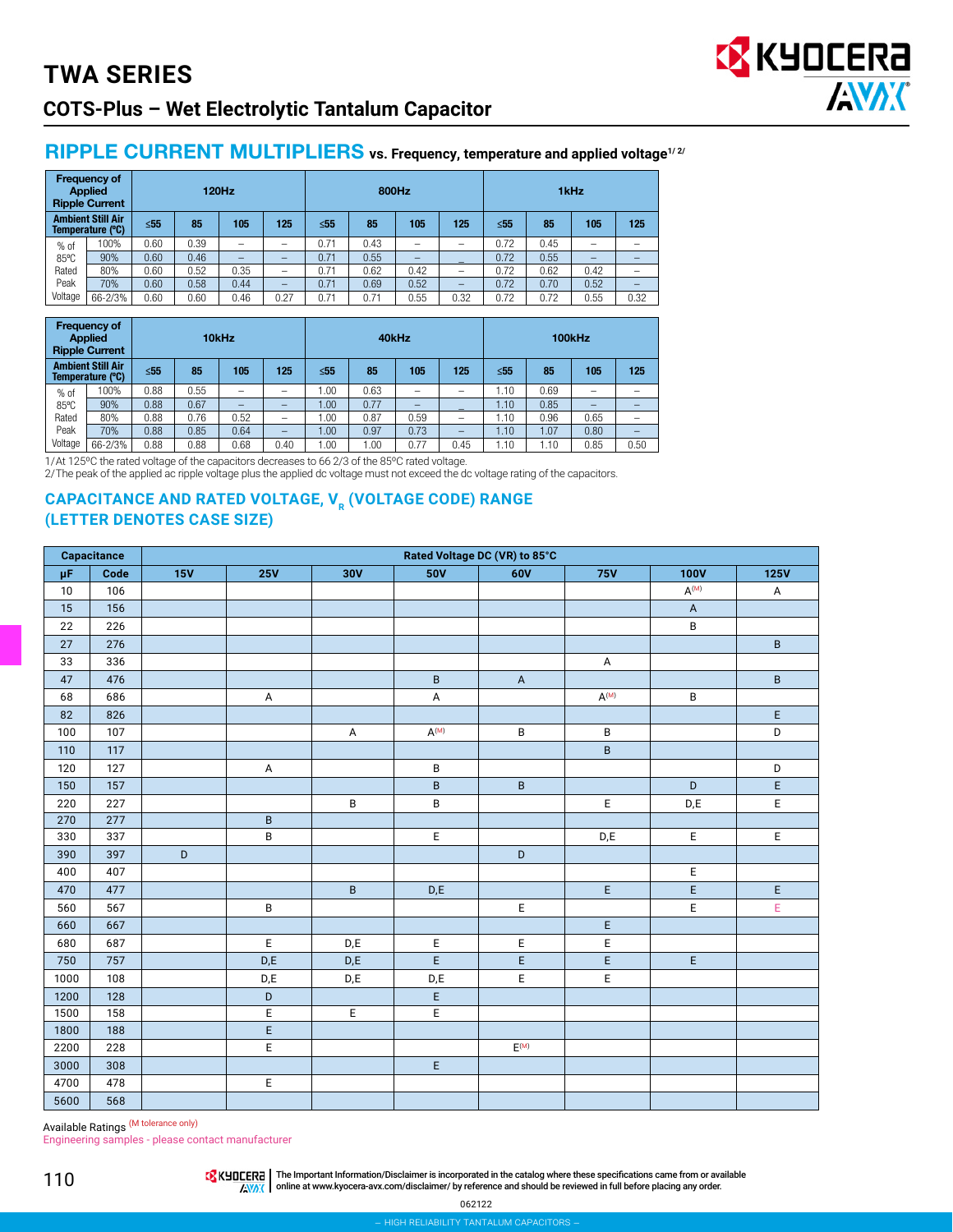## **TWA SERIES COTS-Plus – Wet Electrolytic Tantalum Capacitor**

### RATINGS & PART NUMBER REFERENCE ENERGY

| <b>Part Number</b>                          | Cap(pF)<br>$25^{\circ}$ C | <b>DC Rated</b><br><b>Voltage</b><br>(V) | <b>ESR</b> max<br>(ohms) |                                  | DC Leakage max (µA)                | Impedance<br>max (Ohms)<br>$-55^{\circ}$ C at |                 | <b>Maximum Capacitance</b><br>Change (%) |                       | <b>AC Ripple</b><br>(mA rms)<br>85°C at |             | <b>Case Size</b>                   | <b>Energy</b><br>(mJ) | Energy /<br>volume    |
|---------------------------------------------|---------------------------|------------------------------------------|--------------------------|----------------------------------|------------------------------------|-----------------------------------------------|-----------------|------------------------------------------|-----------------------|-----------------------------------------|-------------|------------------------------------|-----------------------|-----------------------|
|                                             | at 120Hz                  | at 85°C                                  | at 120Hz                 | $+25^{\circ}$ C                  | +85°C &<br>+125°C                  | 120Hz                                         | $-55^{\circ}$ C | $+85^{\circ}$ C                          | $+125^{\circ}$ C      | 40kHz                                   | <b>KAVX</b> | <b>DLA</b>                         |                       | (mJ/mm <sup>3</sup> ) |
|                                             |                           |                                          |                          |                                  | 15 Volts                           |                                               |                 |                                          |                       |                                         |             |                                    |                       |                       |
| TWAD397*015□BSZ0^00                         | 390                       | 15                                       | 1.7                      | $\overline{7}$                   | 28                                 | 48                                            | $-70$           | 25                                       | 25                    | 1396                                    | D           | T <sub>3</sub>                     | 33.78                 | 0.024                 |
| TWAA686*025□BEZ0^00                         | 68                        | 25                                       | 2.5                      | 0.6                              | 25 Volts<br>3                      | 45                                            | $-40$           | 12                                       | 15                    | 850                                     | A           | T1                                 | 13.29                 | 0.064                 |
| TWAA127*025□BSZ0000                         | 120                       | 25                                       | 1.3                      | $\mathbf{1}$                     | 5                                  | 25                                            | $-42$           | 8                                        | 12                    | 1250                                    | A           | T1                                 | 23.46                 | 0.114                 |
| TWAA127*025□BEZ0^00*                        | 120                       | 25                                       | 2.3                      | $\overline{2}$                   | 10                                 | 35                                            | $-42$           | 20                                       | 25                    | 1250                                    | A           | T1                                 | 23.46                 | 0.114                 |
| TWAB277*025□BEZ0^00                         | 270                       | 25                                       | 0.9                      | 4                                | 20                                 | 17.5                                          | $-50$           | 18                                       | 28                    | 1800                                    | B           | T <sub>2</sub>                     | 52.79                 | 0.081                 |
| TWAB337*025□BEZ0^00                         | 330                       | 25                                       | 1.3                      | $\overline{2}$                   | 20                                 | 25                                            | $-60$           | 10                                       | 15                    | 1550                                    | B           | T <sub>2</sub>                     | 64.52                 | 0.099                 |
| TWAB567*025□BSZ0^00<br>TWAE687*025□BEZ0^00  | 560<br>680                | 25<br>25                                 | 0.83<br>0.75             | $\overline{2}$<br>3              | 10<br>12                           | 12<br>12                                      | $-65$<br>$-50$  | 10<br>8                                  | 15<br>15              | 2100<br>2100                            | B<br>E      | T2<br>T <sub>4</sub>               | 109.48<br>132.94      | 0.168<br>0.069        |
| TWAD757*025□BEZ0^00                         | 750                       | 25                                       | 1                        | 3                                | 25                                 | 15                                            | $-50$           | 8                                        | 15                    | 2000                                    | D           | T3                                 | 146.63                | 0.106                 |
| TWAE757*025□BEZ0^00                         | 750                       | 25                                       | 0.75                     | 3.5                              | $\overline{16}$                    | 9                                             | $-55$           | 10                                       | 18                    | 2200                                    | E           | T <sub>4</sub>                     | 146.63                | 0.076                 |
| TWAD108*025□BEZ0^00                         | 1000                      | 25                                       | 1                        | 4                                | $\overline{30}$                    | 15                                            | $-50$           | 8                                        | 15                    | 2300                                    | D           | T <sub>3</sub>                     | 195.50                | 0.141                 |
| TWAE108*025□BEZ0^00                         | 1000                      | 25                                       | 0.7                      | $\overline{4}$                   | $\overline{20}$                    | 9                                             | $-55$           | 10                                       | 18                    | 2400                                    | E           | T <sub>4</sub>                     | 195.50                | 0102                  |
| TWAD128*025□B#Z0^00                         | 1200                      | 25                                       | 0.65                     | 5                                | $\overline{20}$<br>$\overline{24}$ | $\overline{7}$                                | $-70$           | 12                                       | 18                    | 2600                                    | D           | $\overline{T3}$                    | 234.60                | 0.169                 |
| TWAE158*025□BEZ0^00<br>TWAE188*025□BSZ0^00  | 1500<br>1800              | 25<br>25                                 | 0.5<br>0.5               | 6<br>6                           | $\overline{25}$                    | $\overline{7}$<br>$\overline{7}$              | $-65$<br>$-75$  | 15<br>12                                 | 20<br>20              | 2850<br>3100                            | E<br>E      | T <sub>4</sub><br>T <sub>4</sub>   | 293.25<br>351.90      | 0.153<br>0.183        |
| TWAE228*025□BSZ0^00                         | 2200                      | 25                                       | 0.5                      | 10                               | 80                                 | 10                                            | $-90$           | 30                                       | 50                    | 3200                                    | E           | T <sub>4</sub>                     | 430.10                | 0.224                 |
| TWAE478*025□B#Z0^00                         | 4700                      | 25                                       | 0.5                      | 30                               | 180                                | 5                                             | -90             | 60                                       | 80                    | 4250                                    | E           | T <sub>4</sub>                     | 918.85                | 0.479                 |
|                                             |                           |                                          |                          |                                  | 30 Volts                           |                                               |                 |                                          |                       |                                         |             |                                    |                       |                       |
| TWAA107*030□BSZ0000                         | 100                       | 30                                       | 1.3                      | 1                                | 5                                  | 25                                            | $-38$           | 8                                        | 12                    | 1200                                    | A           | T1                                 | 28.35                 | 0.137                 |
| TWAA107*030□BEZ0^00*                        | 100                       | 30                                       | 2.3                      | $\overline{2}$                   | 10                                 | 35                                            | $-38$           | 20                                       | 25                    | 1200                                    | A           | T1                                 | 28.35                 | 0.137                 |
| TWAB227*030□BEZ0^00<br>TWAB477*030□BSZ0^00  | 220<br>470                | 30<br>30                                 | $\overline{2}$<br>0.85   | 1.9<br>$\overline{2}$            | 10<br>10                           | 40<br>15                                      | $-40$<br>$-65$  | 18<br>10                                 | 28<br>18              | 1200<br>1800                            | B<br>B      | T <sub>2</sub><br>T <sub>2</sub>   | 62.37<br>133.25       | 0.096<br>0.205        |
| TWAD687*030□BEZ0^00                         | 680                       | 30                                       | $\mathbf{1}$             | 3.3                              | $\overline{25}$                    | $\overline{15}$                               | $-50$           | 8                                        | 15                    | 1900                                    | D           | T <sub>3</sub>                     | 192.78                | 0.139                 |
| TWAE687*030□BEZ0^00                         | 680                       | 30                                       | 0.8                      | 4.5                              | $\overline{18}$                    | 10                                            | $-60$           | 8                                        | 15                    | 2100                                    | E           | T <sub>4</sub>                     | 192.78                | 0.100                 |
| TWAD757*030□BEZ0^00                         | 750                       | $\overline{30}$                          | $\mathbf{1}$             | 3.6                              | 30                                 | 15                                            | $-50$           | 8                                        | 15                    | 2000                                    | D           | $\overline{13}$                    | 212.63                | 0.154                 |
| TWAE757*030□BEZ0^00                         | 750                       | 30                                       | 0.8                      | 5                                | $\overline{20}$                    | 10                                            | $-65$           | 10                                       | 18                    | 2200                                    | E           | T <sub>4</sub>                     | 212.63                | 0.111                 |
| TWAD108*030□B#Z0^00                         | 1000                      | 30                                       | 0.7                      | $\overline{7}$                   | $\overline{25}$                    | $\overline{7}$                                | $-70$           | 10                                       | 18                    | 2500                                    | D           | T <sub>3</sub>                     | 283.50                | 0.205                 |
| TWAE108*030□BEZ0^00<br>TWAE158*030□BSZ0^00  | 1000<br>1500              | 30<br>30                                 | 0.7<br>0.6               | $\overline{5}$<br>12             | $\overline{20}$<br>$\overline{35}$ | $\overline{7}$<br>6                           | $-70$<br>$-72$  | 10<br>10                                 | 18<br>20              | 2500<br>3000                            | Ε<br>E      | $\overline{14}$<br>T <sub>4</sub>  | 283.50<br>425.25      | 0.148<br>0.222        |
|                                             |                           |                                          |                          |                                  | 50 Volts                           |                                               |                 |                                          |                       |                                         |             |                                    |                       |                       |
| TWAB476*050□BSZ0^00                         | 47                        | 50                                       | 3                        | 0.8                              | 8                                  | 70                                            | $-28$           | 13                                       | 15                    | 1155                                    | B           | T2                                 | 37.39                 | 0.057                 |
| TWAA686*050□BSZ0000                         | 68                        | 50                                       | 1.5                      | $\mathbf{1}$                     | 5                                  | 35                                            | $-25$           | 8                                        | 15                    | 1050                                    | A           | T1                                 | 54.09                 | 0.262                 |
| TWAA686*050□BEZ0^00*                        | 68                        | 50                                       | 2.5                      | $\overline{2}$                   | 10                                 | 45                                            | $-25$           | 20                                       | 25                    | 1050                                    | A           | T1                                 | 54.09                 | 0.262                 |
| TWAA107M050□BSZ0^00                         | 100                       | 50                                       | 5                        | $\overline{2}$                   | 15                                 | 70                                            | $-45$           | 50                                       | 95                    | 1500                                    | A           | T1                                 | 79.55                 | 0.385                 |
| TWAB127*050□BEZ0^00<br>TWAB157*050□BEZ0^00  | 120<br>150                | 50<br>$\overline{50}$                    | 2<br>$\overline{2}$      | $\overline{2}$<br>$\overline{2}$ | $\overline{10}$<br>$\overline{10}$ | 40<br>$\overline{25}$                         | $-45$<br>$-50$  | 8<br>8                                   | 15<br>$\overline{15}$ | 1200<br>1400                            | B<br>B      | $\overline{12}$<br>$\overline{12}$ | 95.46<br>119.33       | 0.147<br>0.183        |
| TWAB227*050□BSZ0000                         | 220                       | 50                                       | 0.9                      | $\overline{2}$                   | 10                                 | 17.5                                          | $-50$           | 8                                        | $\overline{15}$       | 1800                                    | B           | T <sub>2</sub>                     | 175.01                | 0.269                 |
| TWAB227*050□BEZ0^00*                        | 220                       | 50                                       | 0.9                      | $\overline{4}$                   | $\overline{20}$                    | 17.5                                          | $-50$           | 18                                       | $\overline{28}$       | 1800                                    | B           | T <sub>2</sub>                     | 175.01                | 0.269                 |
| TWAE337*050□B#Z0^00                         | 330                       | 50                                       | 0.8                      | 2.5                              | $\overline{25}$                    | 15                                            | $-50$           | 8                                        | 15                    | 1900                                    | E           | $\overline{14}$                    | 262.52                | 0.137                 |
| TWAD477*050□BSZ0^00                         | 470                       | 50                                       | 0.75                     | 3                                | $\overline{25}$                    | 10                                            | $-50$           | 8                                        | 15                    | 2100                                    | D           | T <sub>3</sub>                     | 373.89                | 0.270                 |
| TWAD477*050□BEZ0^00*                        | 470                       | 50                                       | 1                        | 3                                | 25                                 | 11                                            | $-50$           | 8                                        | 15                    | 2100                                    | D           | T <sub>3</sub>                     | 373.89                | 0.270                 |
| TWAE477*050□B#Z0^00                         | 470<br>680                | 50<br>50                                 | 0.75<br>0.7              | 3<br>5                           | 30<br>40                           | 10<br>8                                       | $-50$<br>$-58$  | 8<br>10                                  | 15<br>20              | 2200<br>2750                            | E<br>F      | T <sub>4</sub><br>T <sub>4</sub>   | 373.89<br>540.94      | 0.195<br>0.282        |
| TWAE687*050□B#Z0^00<br>TWAE757*050□BEZ0^00  | 750                       | 50                                       | 0.6                      | 12                               | 60                                 | 8                                             | $-50$           | 15                                       | 20                    | 2800                                    | E           | <b>T4</b>                          | 596.63                | 0.311                 |
| TWAD108*050□BEZ0^00                         | 1000                      | 50                                       | 1.5                      | 20                               | 125                                | 12                                            | $-90$           | 100                                      | 140                   | 2500                                    | D           | T3                                 | 795.50                | 0.575                 |
| TWAE108*050□BSZ0^00                         | 1000                      | 50                                       | 1.0                      | 12                               | 90                                 | 20                                            | $-90$           | 30                                       | 50                    | 3200                                    | E           | <b>T4</b>                          | 795.50                | 0.415                 |
| TWAE108*050□BEZ0^00*                        | 1000                      | 50                                       | 0.7                      | 11                               | 110                                | 20                                            | $-70$           | 30                                       | 40                    | 3200                                    | Е           | T <sub>4</sub>                     | 795.50                | 0.415                 |
| TWAE128*050□BSZ0^00                         | 1200                      | 50                                       | 1.0                      | 12                               | 90                                 | 20                                            | $-90$           | 30                                       | 50                    | 3200                                    | E           | T <sub>4</sub>                     | 954.60                | 0.498                 |
| TWAE158*050□BSZ0^00                         | 1500                      | 50                                       | $\mathbf{1}$             | 35                               | 130                                | 6                                             | $-75$           | 45                                       | 55                    | 3500                                    | Е           | T <sub>4</sub>                     | 1193.25               | 0.622                 |
| TWAE308M050□B#Z0^00<br>TWAE308K050□BSZ0^00  | 3000<br>3000              | 50<br>50                                 | 0.3<br>0.6               | 30<br>30                         | 150<br>150                         | 3.5<br>5                                      | $-80$<br>$-90$  | 60<br>90                                 | 85<br>100             | 3100<br>3100                            | E.<br>Е     | <b>T4</b><br>T <sub>4</sub>        | 2386.50<br>2386.50    | 1.244<br>1.244        |
|                                             |                           |                                          |                          |                                  | 60 Volts                           |                                               |                 |                                          |                       |                                         |             |                                    |                       |                       |
| TWAA476*060□BSZ0000                         | 47                        | 60                                       | $\overline{2}$           | $\mathbf{1}$                     | 5                                  | 44                                            | $-25$           | 8                                        | 12                    | 1050                                    | A           | T1                                 | 53.93                 | 0.261                 |
| TWAA476*060□BEZ0^00*                        | 47                        | 60                                       | 2                        | $\mathbf{2}$                     | 10                                 | 55                                            | $-25$           | 15                                       | 25                    | 1050                                    | Α           | T1                                 | 53.93                 | 0.261                 |
| TWAB107*060□BSZ0^00                         | 100                       | 60                                       | 1.5                      | 1.7                              | 10                                 | 30                                            | $-35$           | 12                                       | 20                    | 1650                                    | B           | T <sub>2</sub>                     | 114.75                | 0.176                 |
| TWAB107*060□BEZ0^00*                        | 100                       | 60                                       | 2.5                      | 1.7                              | 10                                 | 40                                            | $-40$           | 8                                        | 15                    | 1100                                    | B           | T <sub>2</sub>                     | 114.75                | 0.176                 |
| TWAB157*060□BSZ0000                         | 150                       | 60                                       | 1.1                      | $\overline{2}$                   | 10                                 | 20                                            | $-40$           | 8                                        | 15                    | 1650                                    | B           | T <sub>2</sub>                     | 172.13                | 0.264                 |
| TWAB157*060□BEZ0^00*<br>TWAD397*060□B#Z0^00 | 150<br>390                | 60<br>60                                 | 1.5<br>0.9               | $\overline{2}$<br>3              | 10<br>25                           | 30<br>15                                      | $-35$<br>$-60$  | 12<br>8                                  | 20<br>15              | 1650<br>2100                            | B<br>D      | T2<br>T <sub>3</sub>               | 172.13<br>447.53      | 0.264<br>0.323        |
| TWAE567*060□B#Z0^00                         | 560                       | 60                                       | 0.8                      | 5                                | 40                                 | 10                                            | $-58$           | 8                                        | 15                    | 2750                                    | E           | T <sub>4</sub>                     | 642.60                | 0.335                 |
| TWAE687*060□BEZ0^00                         | 680                       | 60                                       | 0.6                      | 13                               | 65                                 | 8                                             | $-50$           | 15                                       | 20                    | 2800                                    | E.          | T <sub>4</sub>                     | 780.30                | 0.407                 |
| TWAE757*060□BEZ0^00                         | 750                       | 60                                       | 0.6                      | 15                               | 75                                 | 8                                             | $-50$           | 15                                       | 20                    | 2800                                    | Е           | T4                                 | 860.63                | 0.449                 |
| TWAE108*060□BSZ0^00                         | 1000                      | 60                                       | $\mathbf{1}$             | 12                               | 90                                 | 20                                            | $-90$           | 30                                       | 50                    | 3200                                    | E.          | T <sub>4</sub>                     | 1147.50               | 0.598                 |

| 918.85              | 0.479 |
|---------------------|-------|
|                     |       |
| 28.35               | 0.137 |
| 28.35               | 0.137 |
| 62.37               | 0.096 |
| 133.25              | 0.205 |
| 192.78              | 0.139 |
| 192.78              | 0.100 |
| 212.63              | 0.154 |
| 212.63              | 0.111 |
| 283.50              | 0.205 |
| 283.50              | 0.148 |
| 425.25              | 0.222 |
|                     |       |
| 37.39               | 0.057 |
| 54.09               | 0.262 |
| 54.09               | 0.262 |
| 79.55               | 0.385 |
| 95.46               | 0.147 |
| 119.33              | 0.183 |
| $\overline{175.01}$ | 0.269 |
| 175.01              | 0.269 |
| 262.52              | 0.137 |
| 373.89              | 0.270 |
| 373.89              | 0.270 |
| 373.89              | 0.195 |
| 540.94              | 0.282 |
| 596.63              | 0.311 |
| 795.50              | 0.575 |
| 795.50              | 0.415 |
| 795.50              | 0.415 |
| 954.60              | 0.498 |
| 1193.25             | 0.622 |
| 2386.50             | 1.244 |
| 2386.50             | 1.244 |
|                     |       |
| 53.93               | 0.261 |
| 53.93               | 0.261 |
| 114.75              | 0.176 |
| 114.75              | 0.176 |
| 172.13              | 0.264 |
| 172.13              | 0.264 |
| 447.53              | 0.323 |
| 642.60              | 0.335 |
| 780.30              | 0.407 |

TE KUDEERE | The Important Information/Disclaimer is incorporated in the catalog where these specifications came from or available **AWAX** online at [www.kyocera-avx.com/disclaimer/](http://www.kyocera-avx.com/disclaimer/) by reference and should be reviewed in full before placing any order.

– high reliability tantalum capacitors –



# **EX KYOCERA ANDK**